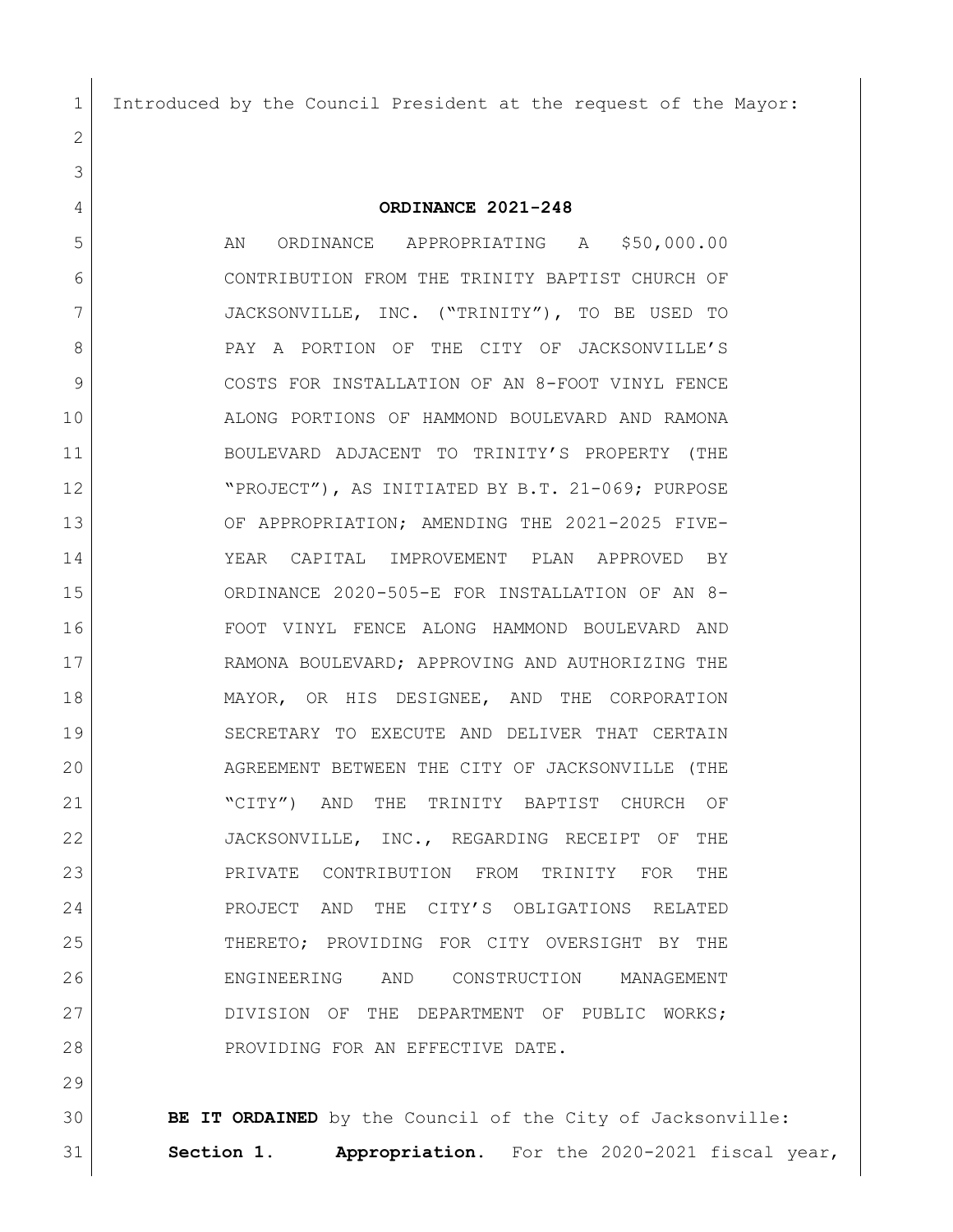1 within the City's budget, there is hereby appropriated the indicated 2 sum from the account(s) listed in subsection (a) to the account(s) 3 listed in subsection (b):

 (B.T. 21-069, attached hereto as **Exhibit 1** and incorporated herein by this reference)**:**

| 6 |     | (a) Appropriated from: |             |
|---|-----|------------------------|-------------|
|   |     | See B.T. 21-069        | \$50,000.00 |
|   | (b) | Appropriated to:       |             |

See B.T. 21-069 \$50,000.00

10 (c) Explanation of Appropriation:

11 The funding above is a private financial contribution from Trinity to pay a portion of the City's costs for installation of an 8-foot vinyl fence on Hammond Boulevard 14 ("Blvd.") and Ramona Blvd. adjacent to Trinity's property.

 **Section 2. Purpose**. The purpose of the appropriation in Section 1 is to allocate a private contribution from Trinity to the City to pay a portion of the City's costs for the Project. The City 18 will have sole authority and responsibility for the planning, design, engineering and construction of the Project. Following completion of the Project, the City will issue a revocable permit to Trinity pursuant to which Trinity will own, operate and maintain the Project in perpetuity.

 **Section 3. Capital Improvement Plan Amendment.** Ordinance 2020-505-E, adopting the 2021-2025 Five-Year Capital Improvement Plan (the "CIP") for the City and certain of its independent agencies, is hereby amended to provide funding for the Project, as more fully described in the Project Information Sheet, attached hereto as **Exhibit 2** and incorporated herein by this reference. The City Council finds that the deferral of this amendment of the CIP until the next annual budget and CIP review will be detrimental to the best interests of the community because such deferral will result in unnecessary delay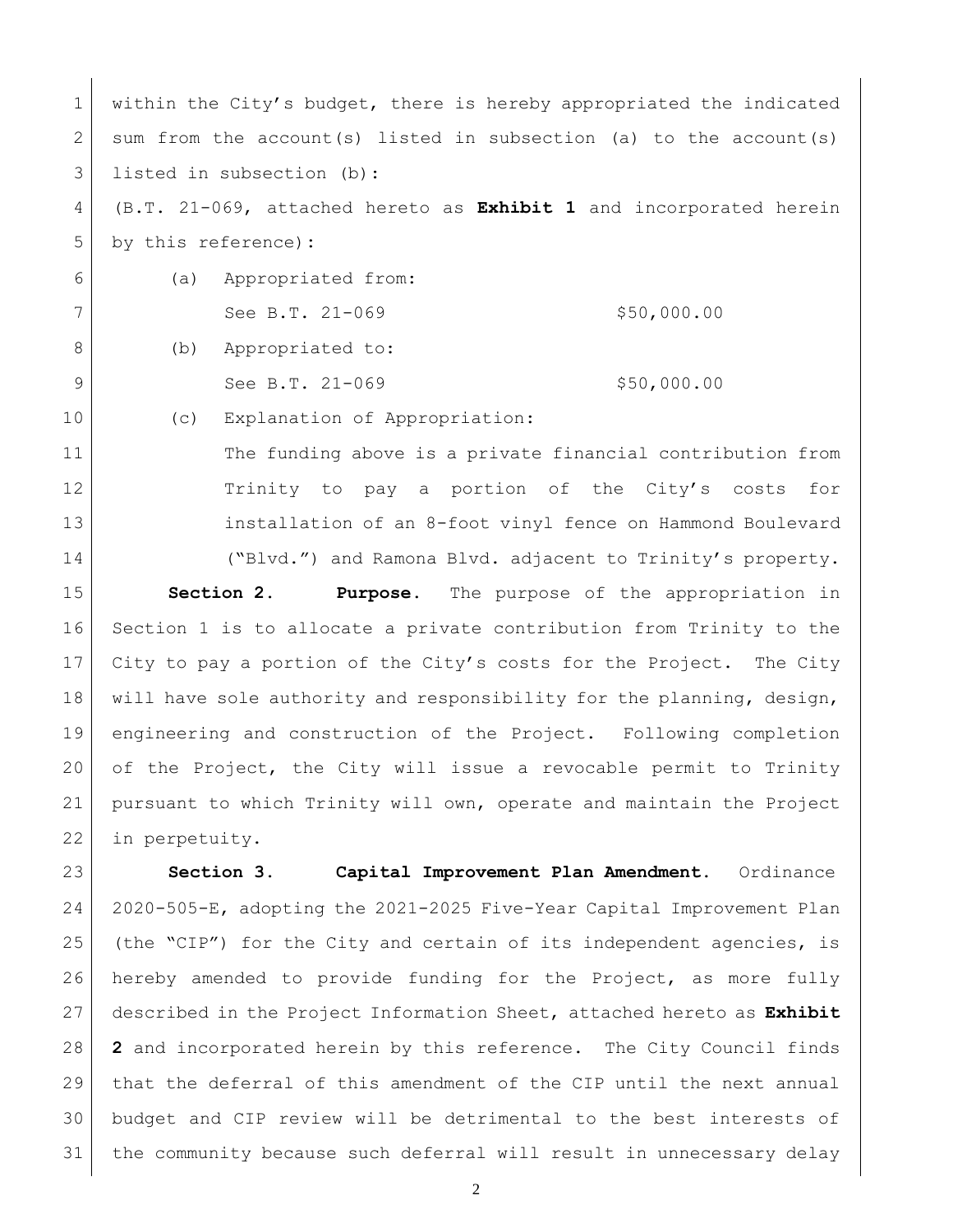1 of infrastructure construction. Pursuant to Section 122.605(c), *Ordinance Code*, enactment of this Ordinance requires the affirmative vote of two-thirds of the City Council members present at the meeting because of the CIP amendment set forth in this section. This Ordinance shall constitute an amendment to Ordinance 2020-505-E. In all other respects, the Five-Year Capital Improvement Plan approved by Ordinance 2020-505-E shall remain unchanged and continue in full 8 force and effect.

 **Section 4. Approval and Authorization to Execute Agreement.** 10 There is hereby approved, and the Mayor, or his designee, and the 11 Corporation Secretary are hereby authorized to execute and deliver, 12 for and on behalf of the City, that certain Agreement Between the 13 City of Jacksonville and The Trinity Baptist Church of Jacksonville, 14 Inc. (the "Agreement"), in substantially the same form as has been placed **On File** with the Office of Legislative Services. Pursuant to the Agreement, Trinity will provide a private contribution of \$50,000.00 to the City for the Project, payable as a lump sum on the 18 effective date of the Agreement. The City's obligation to complete the Project is contingent upon the Florida Department of Transportation's completion of interchange improvements at Interstate 10 and Hammond Blvd. The City will be responsible for any additional costs to complete the Project that exceed Trinity's contribution. The Agreement expires upon completion of the Project.

 **Section 5. Oversight Department.** The Engineering and Construction Management Division of the Department of Public Works 26 shall oversee the Project.

 **Section 6. Effective Date.** This Ordinance shall become effective upon signature by the Mayor or upon becoming effective 29 without the Mayor's signature.